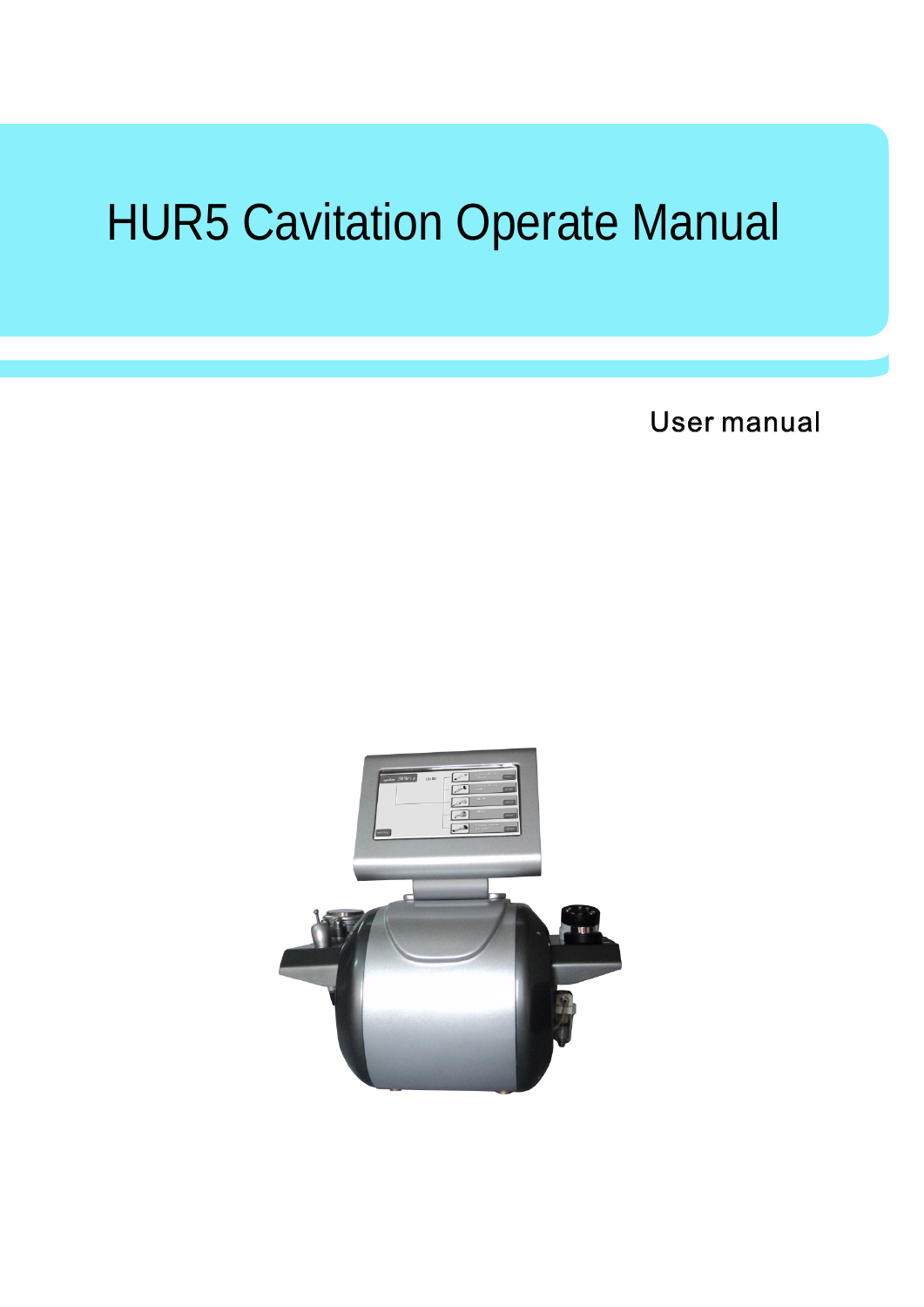# **Catalog**

| Warning                     | 1              |
|-----------------------------|----------------|
| Parts introduction          | 2              |
| Annexes                     | $\overline{2}$ |
| Opearation                  | 3              |
| Eyes care                   | 3              |
| Facial care                 | 3              |
| Body care-de-fatting        | 4              |
| Body care-Thin body styling | 4              |
| Others                      | 4              |
| Note                        | 5              |
| Forbidden group             | 5              |
| Technique parameters        | 6              |
| <b>Annex List</b>           | 6              |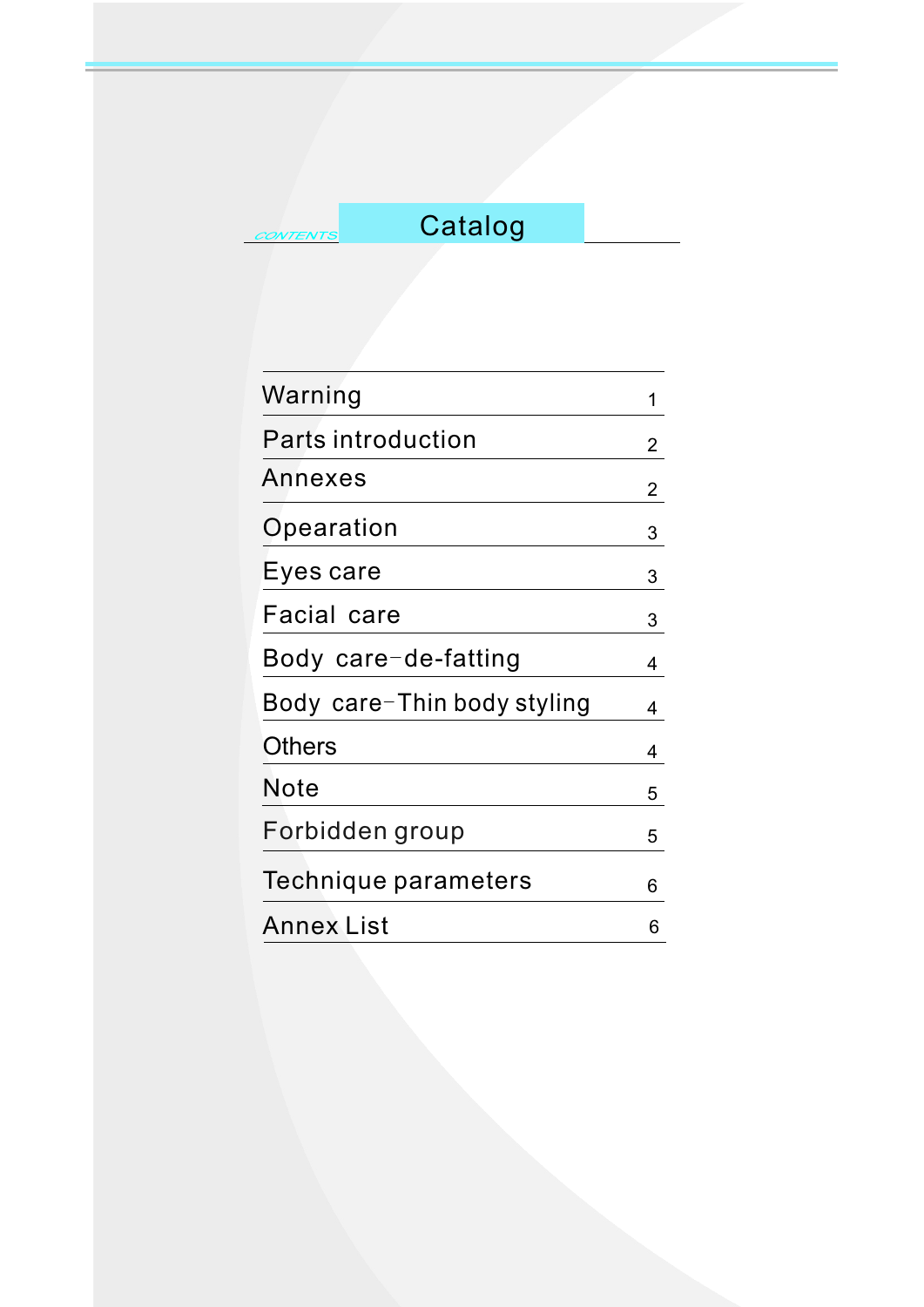## **Warning**

#### Dear user:

Thanks for using our company's products, in order to fully make use of the products, we sincerely suggests follow:

- ◆◆Please read this instruction in detail, and keep it well for further reading and consulting.
- ◆◆Please follow the instruction to fit and operate the machine correctly.
- ◆◆Please do not remove and change any accessories of the machine.
- ◆ ◆ It forbids others to open and remove the mainframe except the authorized people in the company.
- ◆ ◆It forbids others to change and maintain the machine except the professional people.
- ◆◆Please contact us if there is any trouble during operation.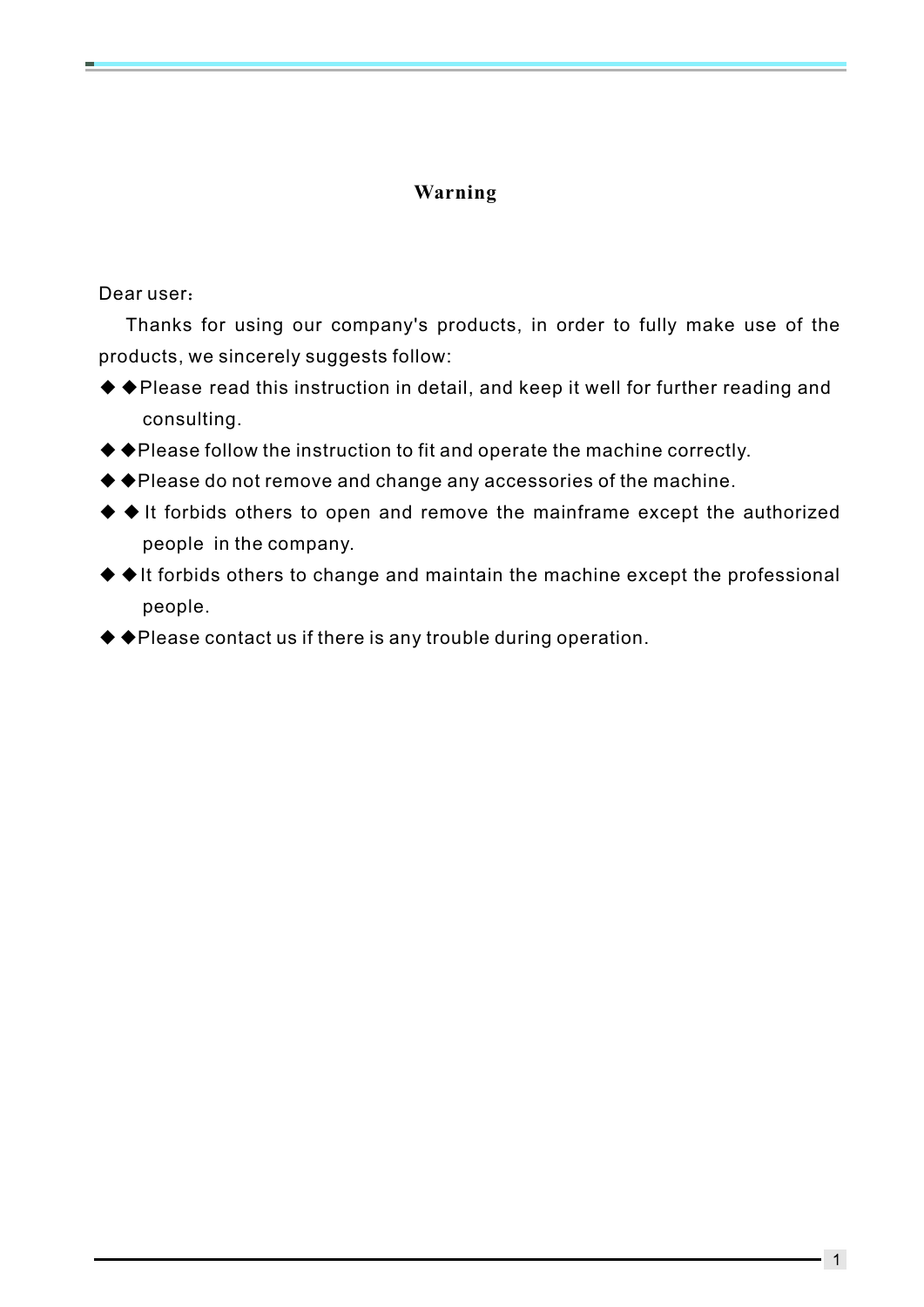# Parts introduction





- .USB outlet (for multimedia function)
- 、IC card socket
- 、 Earphone jack
- 、2 polar operating socket
- 、3 polar operating head socket
- 、M38 high-frequency waves operating head socket
- 、8 polar vacuum operation head jack
- 、 Foot switch jack
- 、M80 ultrasonic head jack
- 、 General power switch
- 、power line jack

## Accessories

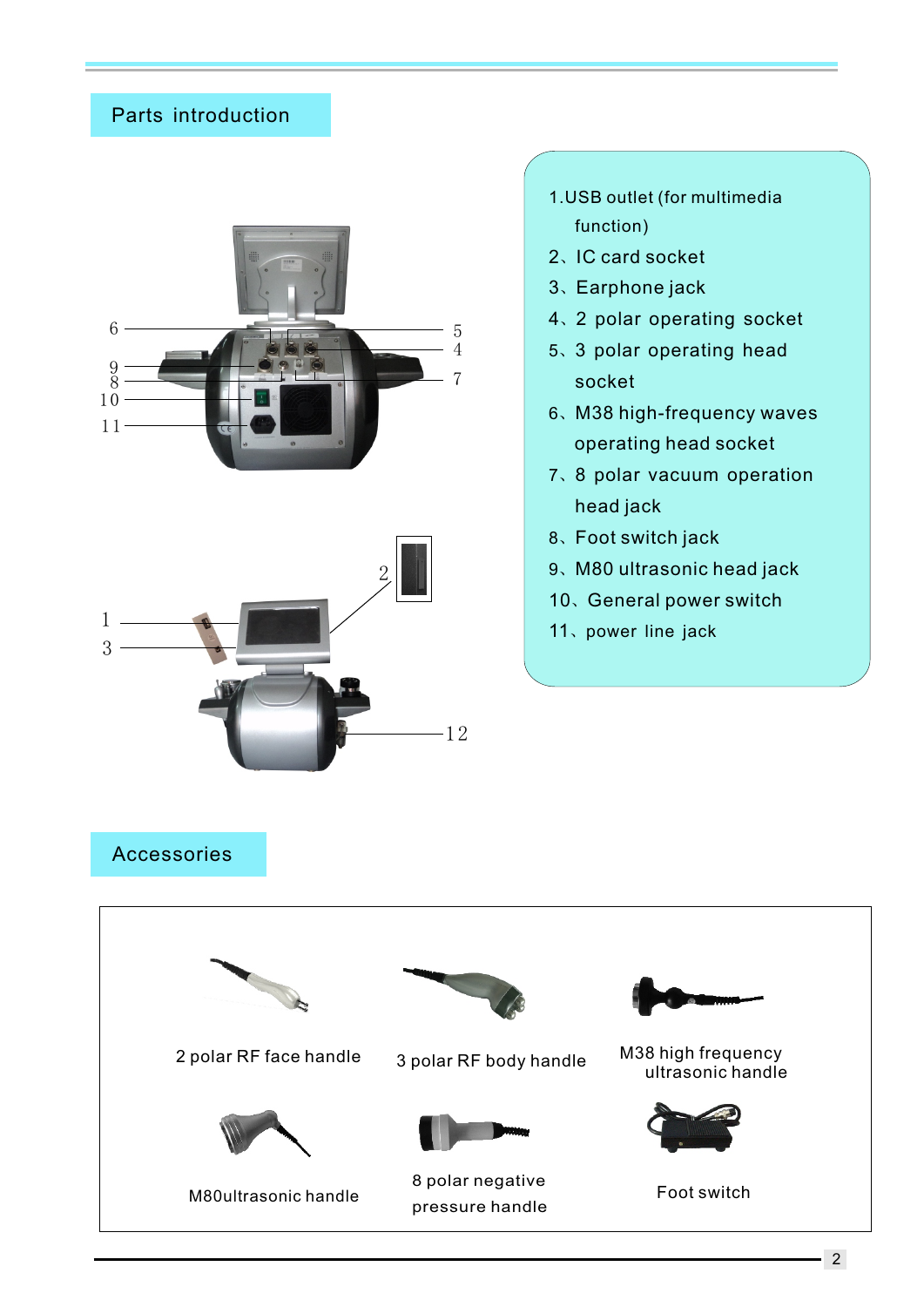#### **Operation**

- 1. Connect the accessories to the host.
	- ①Insert RF 2 polar operating head to [4]

②Insert RF 2 polar operating head to[5]

- ③Insert M38high-frequency waves operating head to $[6]$ .
- ④Insert 8 polar vacuum operating Head to[7]。
- ⑤ [8]。 Insert foot switch to
	- ⑥Insert M80 ultrasonic to [9]
- 2. Insert power line to [11], open the General power switch to [10], enter interface as (Fig1).
- 3.insert IC card correctly, otherwise enter interface as (Fig2).

#### Face treatment

1 .In interface such as (Fig 1),click the "2 polar for face"to enter interface as (Fig 3).

2.click  $\blacktriangleleft$  "and"  $\blacktriangleright$  "regulate output intensity of RF:1(weak)~3(strong).

3.click on " $\blacktriangle$  "and " $\blacktriangleright$  "to set working time, facial care about 20-30 minutes.

4.Click on "START" begin to work,click " pause" stop to work.

5.Apply gel on face around skin, move in circle, the electrode probe move from inside out,operating on both side,right and left, one side over to start to other side, and must lower the intensity accordingly as less fat on forehead and eyes. do not let gel into eyes .

6.When it finished click "EXIT".

#### Body treatment

- 1.Click "tri-polar RF for body" in interface as (Fig 1), enter interface as (Fig 4).
- 2.Adjust output intensity:1(weak)~10(strong). 3.Setting treatment time about 20~30 minutes
- for each part.
- 4.Click "start" to work, click "pause" to stop.
- 5.Put enough gel on treatment body part recommended high intensity on fat stock up part.
- 6.When it finished, click "EXIT".



 $(Fiq 1)$ 











 $(Fig4)$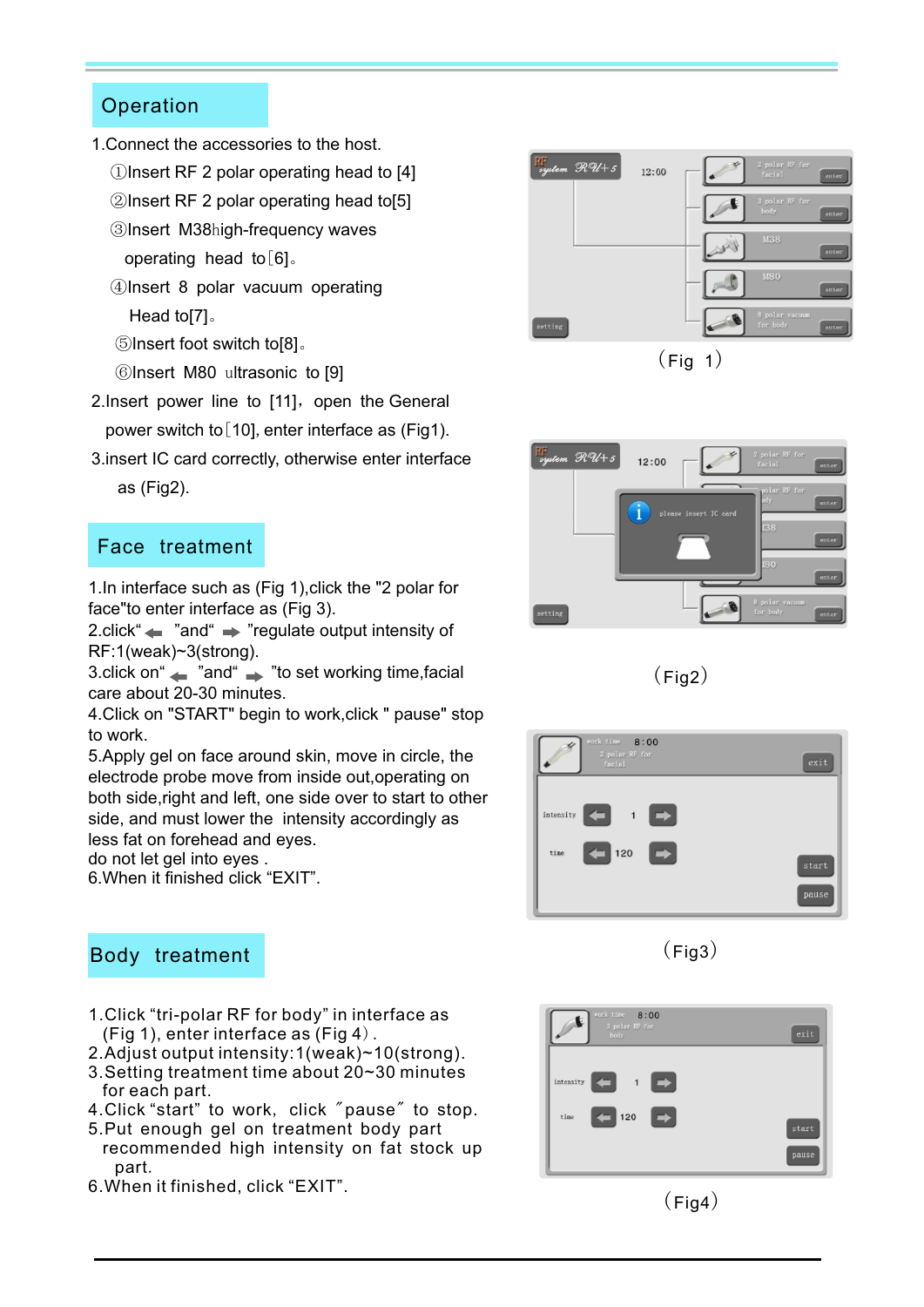#### M38 slimming operation

1.as the screen shows (Fig1),click the "M38" key and get into the work as (Fig5) .

2.choose the working mode:

- P1~P9 (pulse),P10(last)
- 3.adjusttheoutputintensify: 0.5W(weak)~5.0W(strength)

4.adjust the photon mode: synchronous/turn off 5.Click "Time"on the screen and set working time (20 min every part),.

6.click the"start"key to start the machine. 7.clean the parts and applied gel on fleshy parts(eg. gel or essence) .The amount depends on moving flexibility of the ultrasonic slimming head.Beautician hold the ultrasound head to move slowly on skin and do not stay unmoved on any part of your body while using ultrasonic cavitation slimming head

8.adjust the needed mode, operational time and output intensify according to the treatment. After finish, click the "exit".

9..Clean the leftovers with hot towel, use warm towel to clean the ultrasonic cavitation slimming head.



 $(Fiq5)$ 



 $(Fia6)$ 

#### M80 slimming operation

1.as the screen shows (picture 1),click the "M80" key and get into the work as the picture 6 shows

2.choose the working model:P1~P4 (pulse),P5(last)

3.adjust the output intensify:10W(weak)~50W(strength)

4.Click "Time"on the screen and set the working time (10~15 min every part), then applied gel on fleshy parts(eg.abdomen,hip,thigh) The amount depends on moving flexibility of the ultrasonic

slimming head.

5.Click"start", put the foot switch under your feet, step on to start working, move away for pause.

6.Beautician hold the ultrasound head to move slowly on skin, in circle or beeline repeatly, the other hand push the fat towards the ultrasonic cavitation slimming head.

7.Do not use on back, avoid using on bones.

8.Do not use on uterus part when women do abdomen care.

Abdomen treatment during menstruate should be avoided.

9.The machine will pause automatically if the setting time is over.

10.Clean the leftovers with hot towel, use warm towel to clean the ultrasonic cavitation slimming head.

# Use RF caution

1.Applied enough gel on skin need treated.

2.Do not stay unmoved on any part of your body while using ultrasonic cavitation slimming head, do not stay on bones and used in the human body heart throat and eyelids. If the skin is sensitive or becomes unhealthy, the strength of the power should be adjusted down.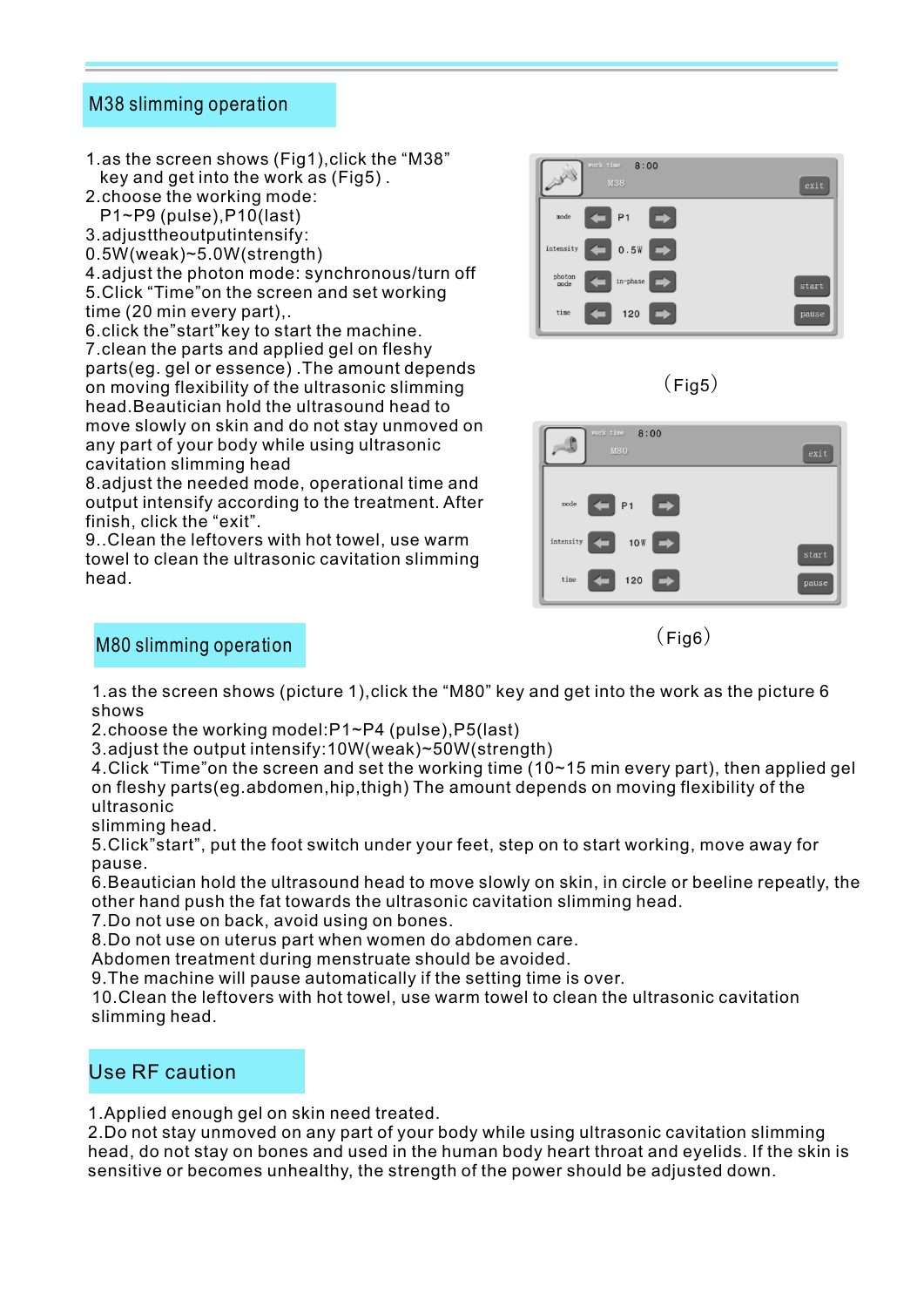3.The daily treatment should be within 30 minutes. 4.There will be ultrasonic only when you step on the foot switch.

5.Do not make the RF electrode stay on any part without moving.The electrode can not allowed to be placed under the state of no-load to avoid the damage caused by high heat.

#### 8 polar vacuum

- 1.Click 8 polar "RF"vacuum,enter interface as (Fig 7).
- 2.Adjust output intensity:0(weak)~10(strong).
- 3.Adjust vacuum intensity:
- $10$ KPa(weak) ~100KPa(strong).
- 4.Choose vacuum mode as  $(Fig 8)$ : P1 $\tilde{}$ P6, PE
- $\textcircled{1}$  P1 $\textcircled{P5}$  vacuum mode has default times, Need to adjust inspiratory, releasing air time.
	- ② P6 mode has no adjust function.
	- ③ Can set vacuum mode by yourself (0.1S~3.0S).
	- ④ When finish setting, click return.
- 5.Adjust times (about20minute).
- 6.Nursing parts daub wipe essential oils or massage oil, click"start".Set time arrived, instruments will be automatically suspended, press any key to continue working.

#### Vacuum note

- 1. Need to apply oils or massage oil on the skin as convenient to move; for another, avoid the skin because of dry and feel pain .
- 2.Adjust the negative pressure suction depends on the strength of the guest when, should be determined by weak gradually stronger
- 3.Do not operate on the broken skin .

#### **Other**

to [3].

- Click "setting" in interface as( Fig 1). ①Click " multimedia " enter interface as (Fig 7),insert USB to [1],insert headphone
	- ②Click "basic setting",enter interface as (Fig 8).
- **Notes "advanced setting" is for manufacturer**





 $8:00$ **RF** intensity

vacuum<br>intensity  $\frac{vacuum}{\frac{1}{2}}$ 

 $time$ 

 $\sqrt{\frac{1}{2}}$ 

.<br>Dause

 $(Fia8)$ 

 $1.0$ 



 $(Fia7)$ 

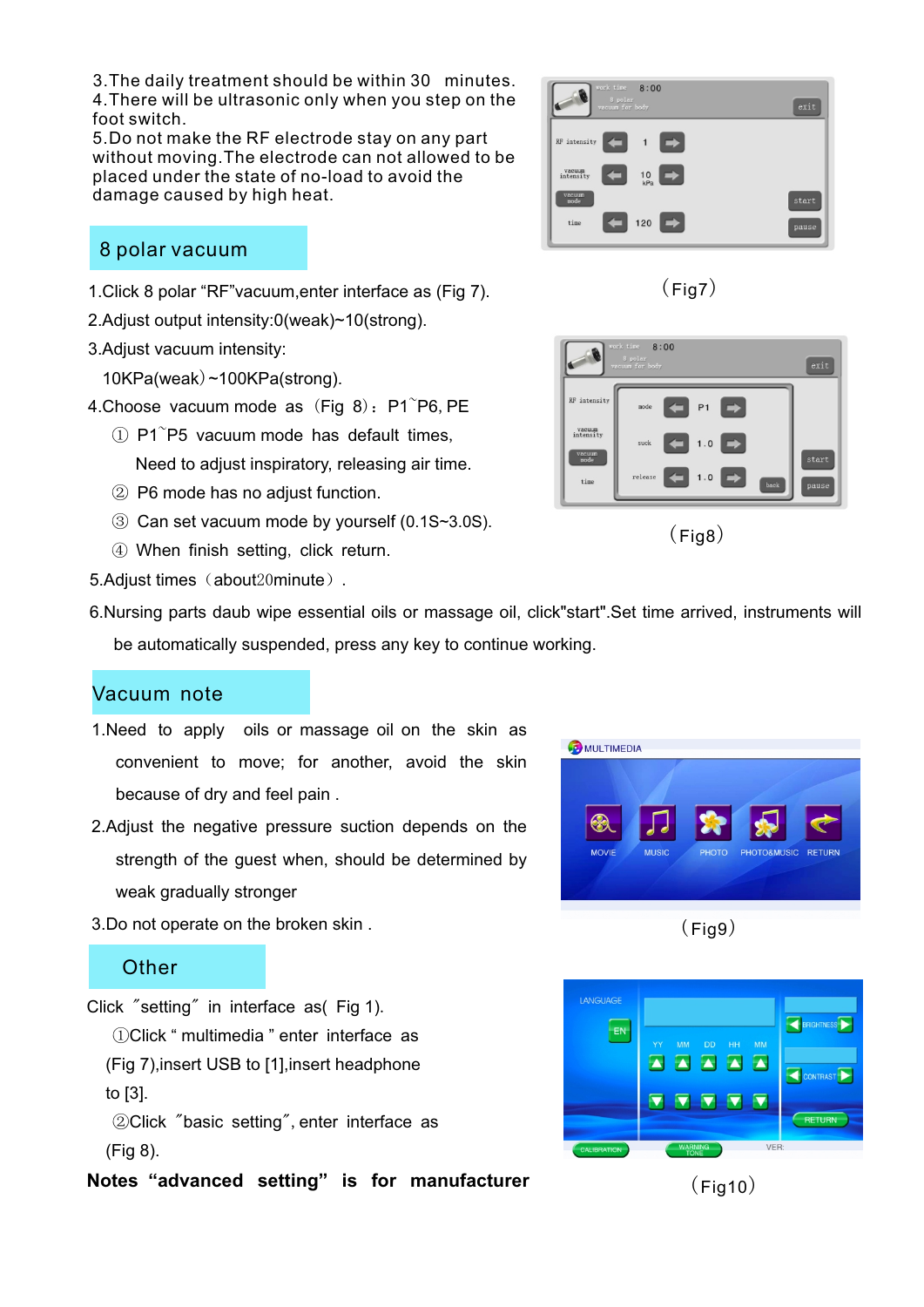#### **Caution**

- 1.Wear insulated gloves during operation
- 2.Do not wear any aglet, both for the beautician and the users.
- 3.The electrode probe must be fully in contact with skin.
- 4.Do not make the RF electrode stay on any part without moving.keep it moving on skin slowly.
- 5.Skin around eyes and forehead is very thin,the RF output intensity should be relatively weakened.
- 6.Clear the filter cup after use.
- **Cleaning Methods:Put some paper at the bottom of the filter bottle,rise the valve with your fingers, let the oil leak.**

#### Forbidden group

- 1.People with heart disease or high blood pressure , or configured cardiac pacemaker.
- 2.Patients with acute inflammation, asthma , deep vein thrombosis, thyroncus, cancer.
- 3.People with hemorrhagic disease, trauma or who is bleeding.
- 4.Pregnant women
- 5.Medical Plastic parts, or parts with artificial in filling inside.
- 6.People with metal inside the body(include metallic tooth)
- 7.Patient with skin inflammation or with edema.
- 8.People with an abnormal immune system.
- 9.Numb or insensitive to heat.